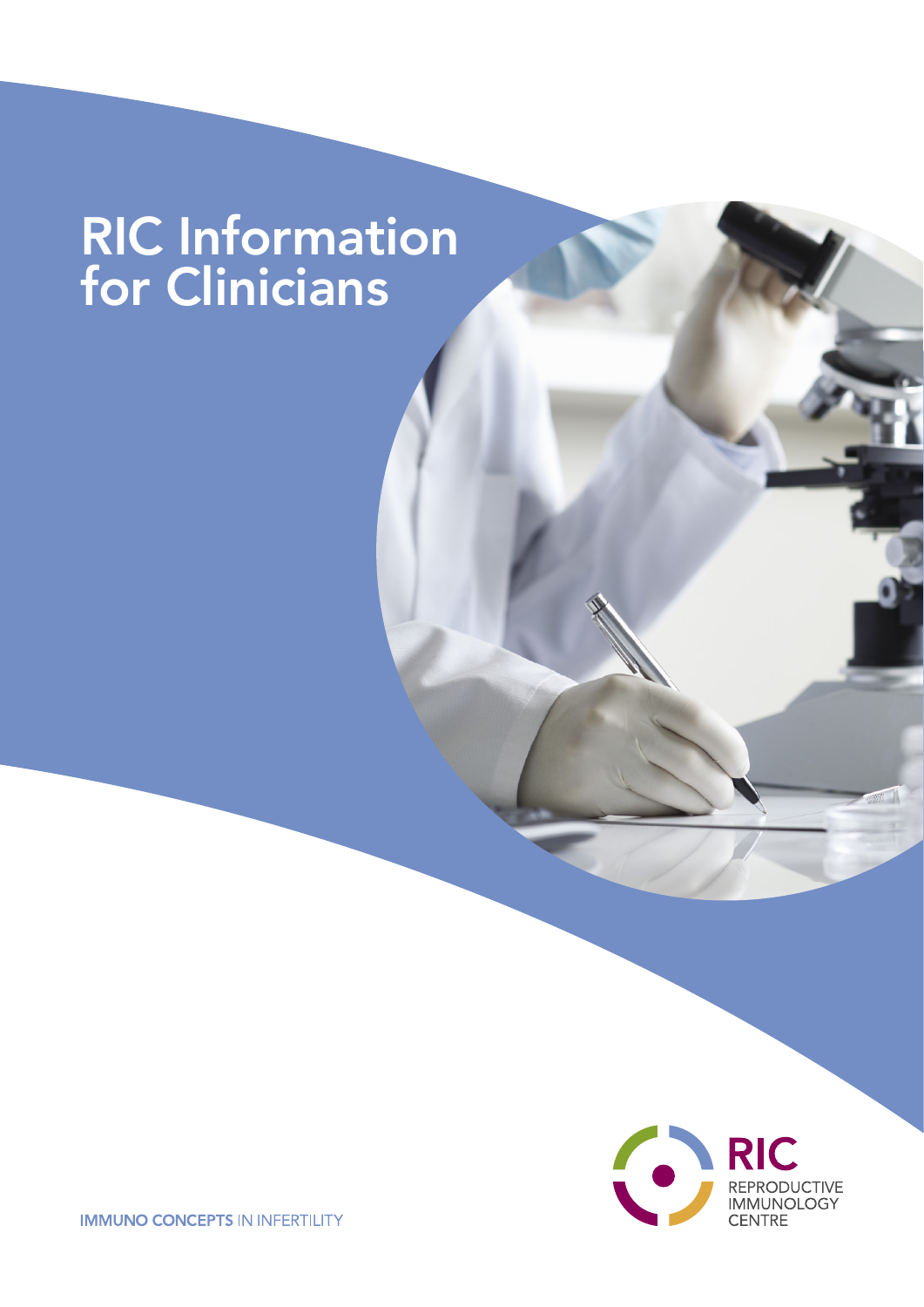# RIC Information for Clinicians

## 1. Pregnancy and the immune system

From implantation of the fertilised egg to the delivery of a healthy baby, the maternal immune system has a major impact on the development of the foetus and its survival in the immunologically hostile maternal environment. For successful pregnancy, the mother's immune system has to tolerate the immunologically foreign foetus.

The inability of a healthy woman to get pregnant or suffer recurrent miscarriage has a number of causes. These include chromosomal/genetic abnormalities, uterine problems and endometrial infection amongst others. When these have been excluded, exaggerated maternal immune activity is considered of prime importance. This may involve either the antibody and coagulation system in cases of the anti-phospholipid antibody syndrome or NK and T cells when the cellular immune system is overly active. Checking for increased or abnormal activity of these cells and the exclusion of autoimmunity allows timely pharmacological intervention that is critical for reproductive success.

## 2. What is Reproductive Immunology Centre?

The Reproductive Immunology Centre (RIC) is based in Croydon and offers a comprehensive laboratory assessment of NK and T cell function as well as other immunological parameters in women with unexplained infertility.

RIC is well established and is one of only three laboratories in the world that provides in depth analysis of the immune system in the field of infertility. Our services are used by many fertility specialists around the country as well as several other laboratories lacking our expertise.

An extremely important characteristic of RIC is our programme of on going research. This builds on many years of earlier work that has been published in several peer reviewed journals and which supports the benefit that our tests offer the clinician in the investigation of unexplained infertility. A list of the reports published by RIC personnel can be seen at our website. We are currently investigating the importance of Th17 and T regulatory cells in infertility and recurrent miscarriage. If you are interested in collaborating with us, please contact us.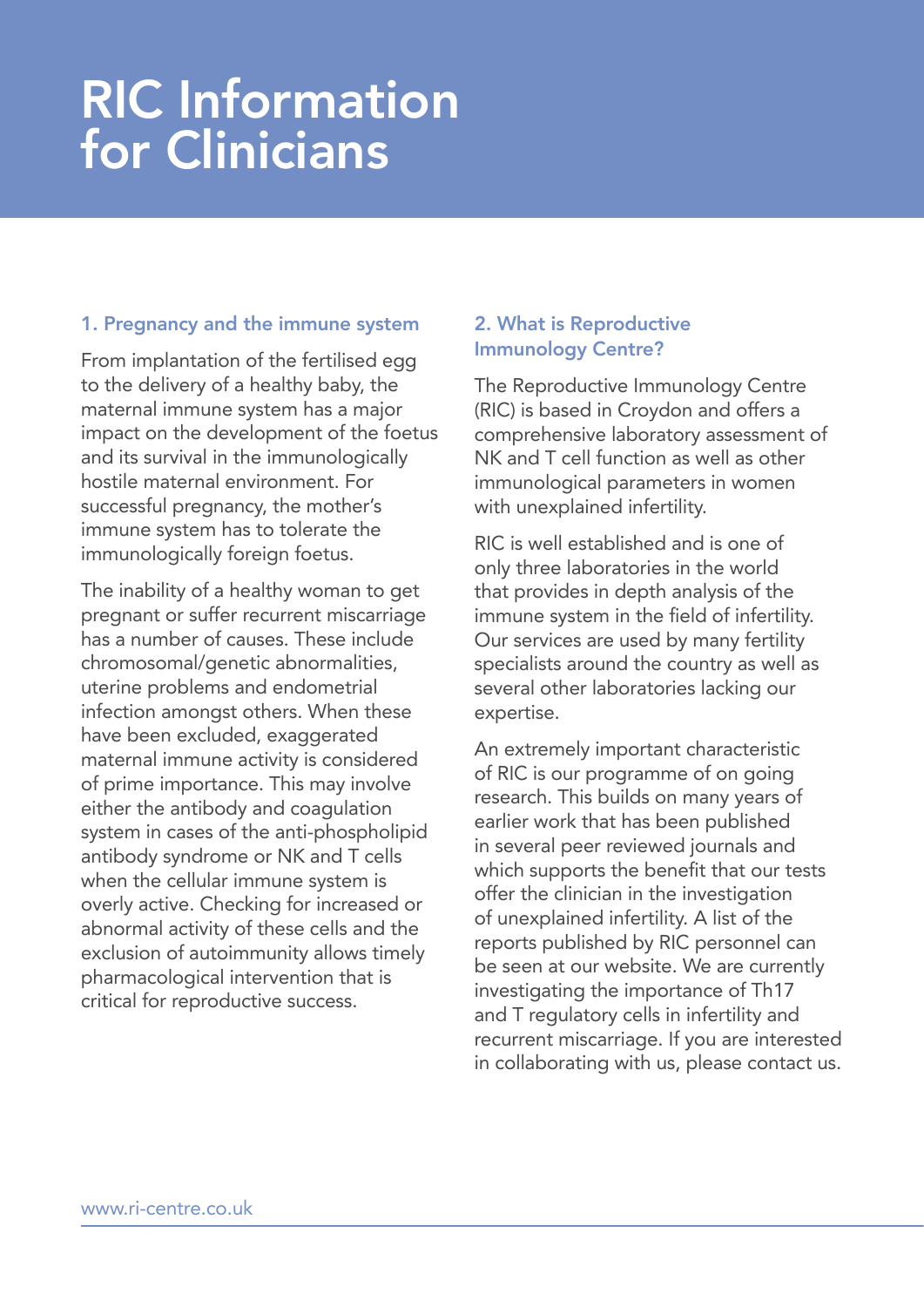# 3. What tests do RIC offer?

We have a wide repertoire of tests which includes:

#### NK cytotoxicity

Assessment of the suppressive effect of steroid, IVIg and intralipid on NK cell killing

NK CD69 assay

Th1/Th2 cytokine assay

Anti Nuclear Antibody

Anti Thyroid Antibodies

Anti Cardiolipin Antibodies (both IgG and IgM)

Lymphocyte subsets

Factor V Leiden Mutation

Prothrombin Gene Mutation

We are also working on the development of a test to enumerate Th17 cells and T regulatory cells.

### 4. How do I access the service?

RIC is able to provide a London location for phlebotomy if needed, as well as couriers to get the sample to us. Results are faxed back within 2 days for NK and T cell based assays.

We aim to offer the easiest service for you and your patients. For more information and contact details, plus a map of the phlebotomy site please see on our website.

#### 5. Sample Requirements:

NK cytotoxicity 2 x 6 mL Lithium Heparin samples

NK suppression test 2 x 6mL Lithium Heparin samples

NK CD69 assay 1 x 6mL Lithium Heparin sample

Th1/Th2 cytokine assay 1 x 6mL Lithium Heparin sample

The above assays need to arrive in the laboratory within 8 hours of collection and have been kept at room temperature.